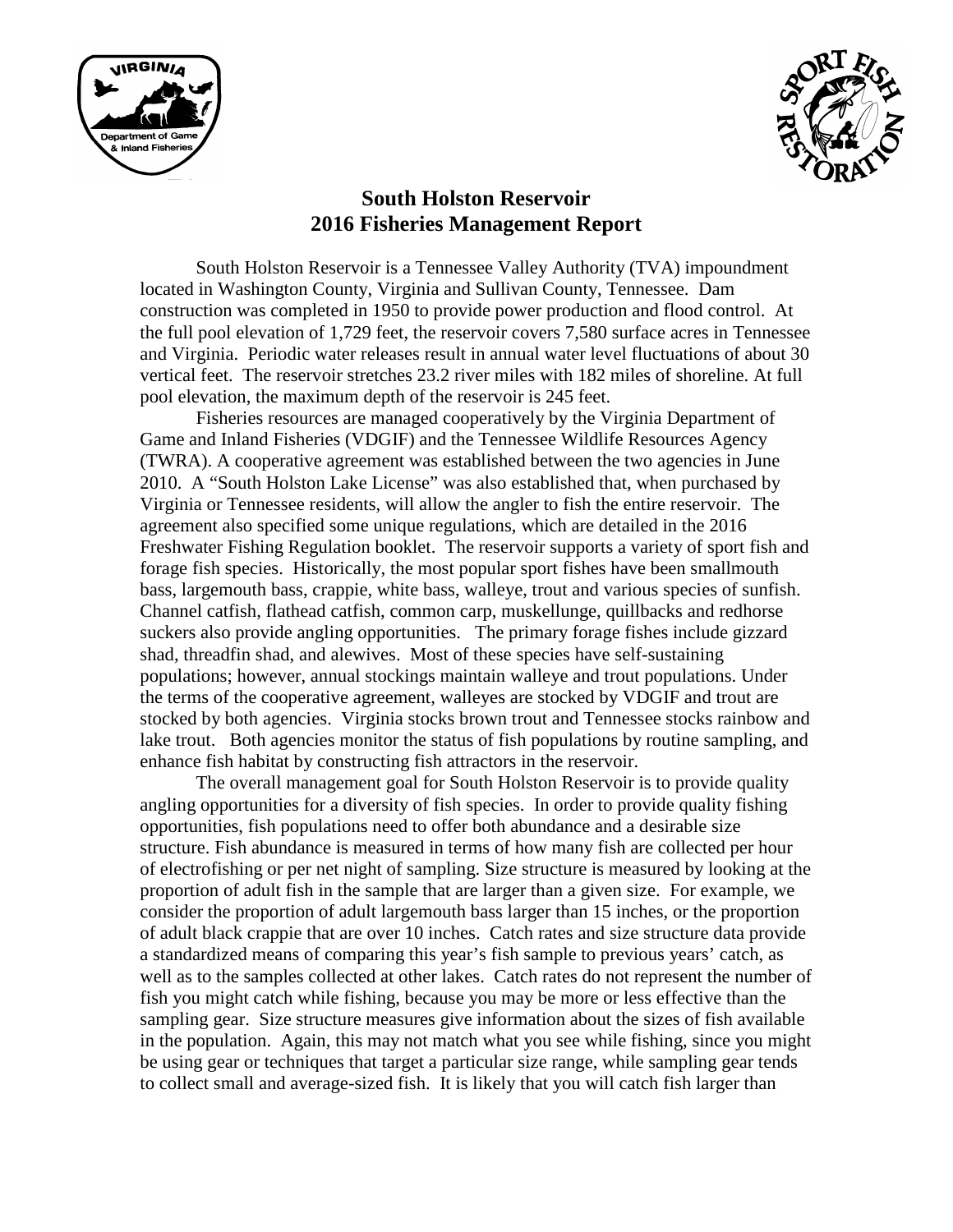those collected by sampling. The data we collect are best used to track overall trends in fish populations through time.

## **Bass**

Bass populations in South Holston Reservoir offer decent numbers of good-sized fish. Relative abundance, the number of fish collected per hour of sampling, varies from year to year (Figure 1). The 2015 catch rates were 41 largemouth bass and 25 smallmouth bass per hour of sampling. Catch rates for largemouth bass and smallmouth bass were above average. Water temperature, lake level, recent weather fronts and water clarity can affect sample catch rates. Biologists strive to be consistent with sample dates and sampling effort in order to minimize these confounding effects and obtain data that accurately represent the true abundance of fish in the population each year.



**Figure 1**. Electrofishing catch rates, fish per hour, for largemouth bass (green columns) and smallmouth bass (orange columns) in South Holston Reservoir 1999-2015.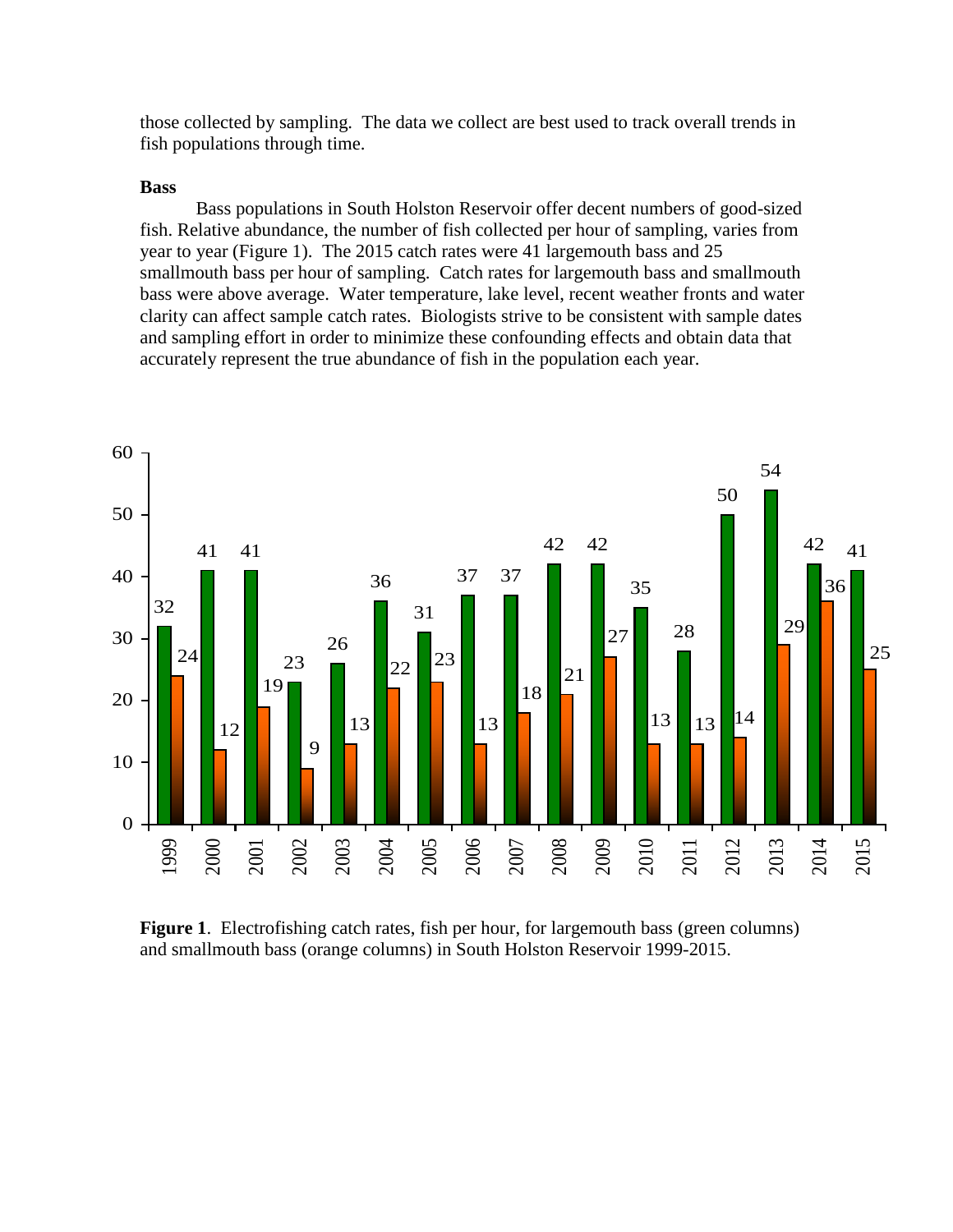

**Figure 2**. Number of preferred size largemouth bass (green columns) and smallmouth bass (orange columns) collected per hour of electrofishing at South Holston Reservoir 1999-2015. Preferred size is 15 inches for largemouth bass and 14 inches for smallmouth bass.

The size structure of the bass populations in South Holston Reservoir is excellent. The 2014 catch rate for preferred-size largemouth bass (15 inches or greater) was the fourth best on record (Figure 2). Fifty-five percent of the largemouth bass collected were 15 inches or longer. The number of preferred-size smallmouth bass collected per hour of sampling in 2015 decreased to 10 per hour. About 46 percent of the smallmouth bass collected in the 2015 sample were longer than 14 inches.

#### **Crappie**

The black crappie electrofishing catch rate in 2015 was above average (Figure 3). Crappie population abundance fluctuates over time, and the highs and lows in abundance are usually the result of spawning success. This cycle of highs and lows is evident in the electrofishing catch rate data presented in Figure 3. Strong year classes from good spawns rapidly increase the population and create excellent fishing opportunities. Missing year classes have the opposite effect.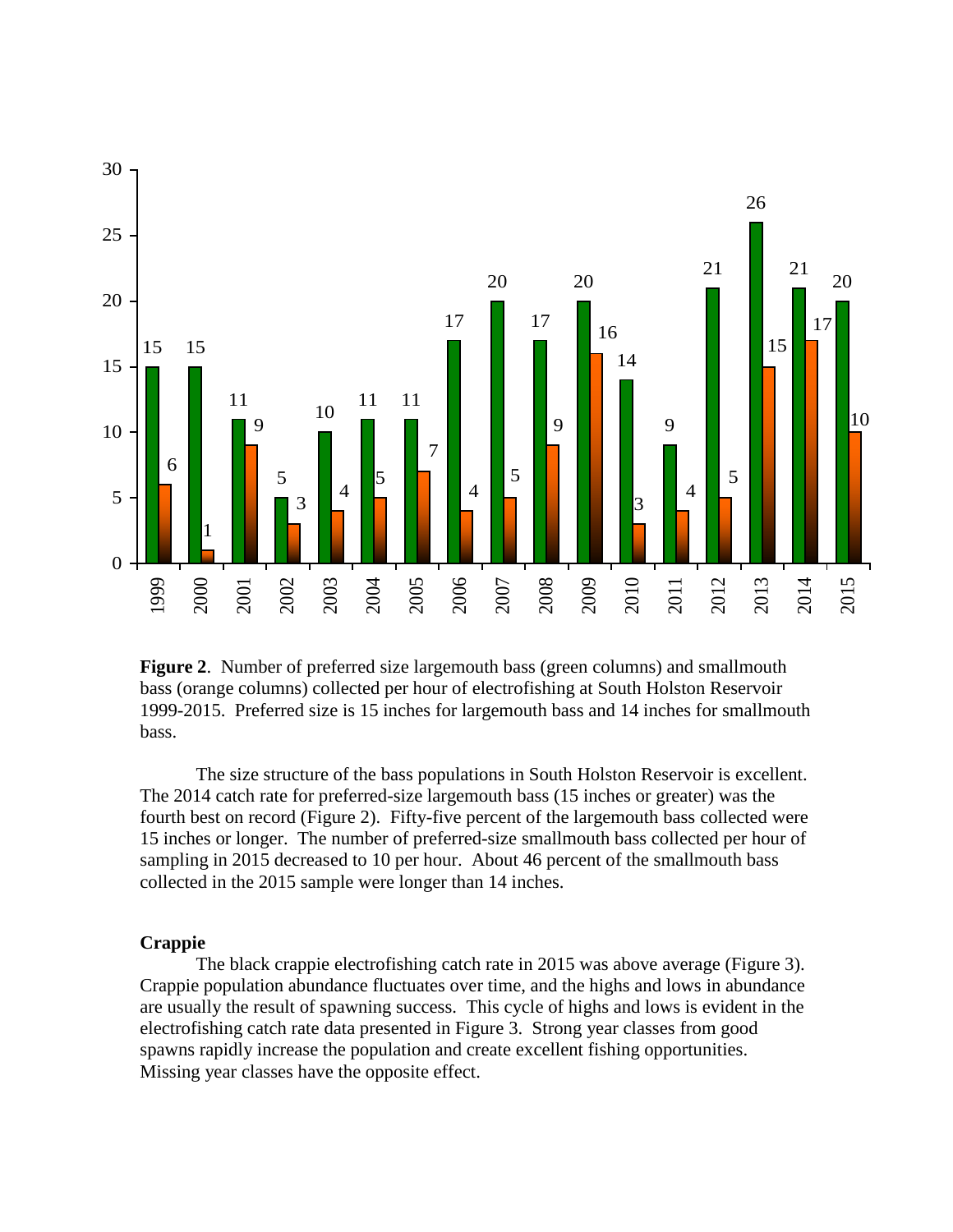

**Figure 3**. Number of black crappie collected per hour of electrofishing at South Holston Reservoir 1999-2015.

Data collected from 2007 to 2011 indicate a sharp decline in the crappie population abundance at South Holston. The 2012-2014 data shows an increase from strong year classes that have started the rebuilding process and TWRA began a stocking program introducing black-nose black crappie in the lake. The 10-inch minimum size limit should help keep spawning adults in the population and minimize the effects of recruitment failure. In 2014, VDGIF biologists collected one black-nose crappie in the Virginia portion of South Holston Lake.

The size structure of the crappie population was excellent in the 2015 sample compared to the previous years. The number of preferred size crappie (10 inches or greater) increased dramatically during 2007 and 2008, but declined sharply in 2009 (Figure 4). The population has been rebuilding since 2012 and is at record levels. Seventy-seven percent of black crappie collected in 2015 measured 10 inches in length or larger. These fish should provide good fishing for years to come, and hopefully with suitable spawning conditions and recruitment will continue to be good.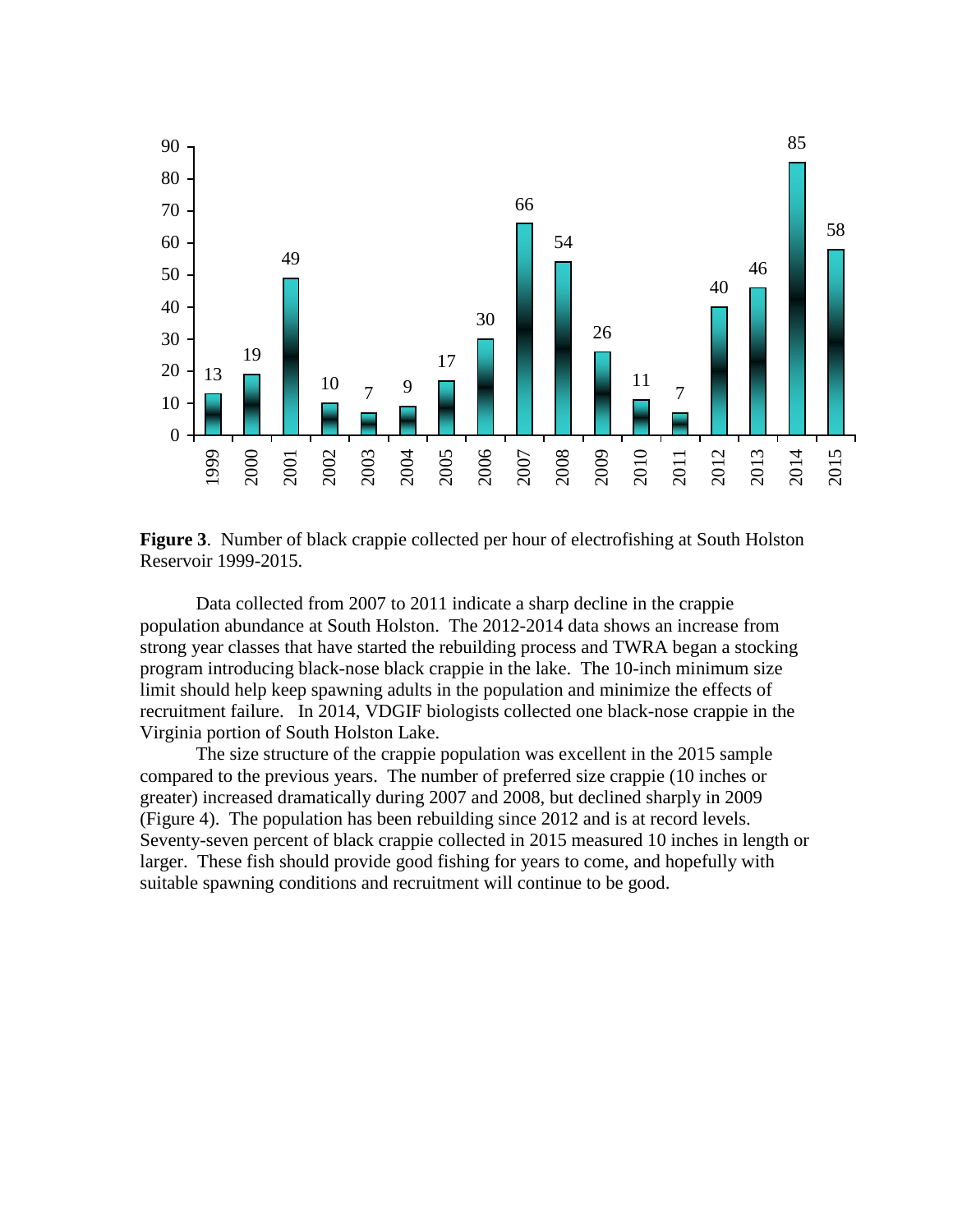

**Figure 4.** Number of preferred and memorable size black crappie collected per hour of electrofishing in South Holston Reservoir 1999-2015. Preferred size (blue columns) is 10 inches for black crappie. Memorable size (gold columns) is 12 inches for black crappie.

## **Walleye**

Walleye population abundance in South Holston is measured in two ways. Walleyes are collected during the spring electrofishing sample and with gillnets during the fall. The reason for two sampling methods is that when compared to bass, walleyes are less likely to be associated with shoreline habitat during early April. Because these daytime electrofishing catch rates may not always accurately represent the walleye population, gillnets are also used to collect walleyes. Electrofishing catch rates vary considerably from year to year (Figure 5). Electrofishing catch rates for the April sample were slightly below average (7/hr) in 2015. The 2015 gillnet catch rate of 23 fish per net was almost double the average (12/net night) and is a lake record.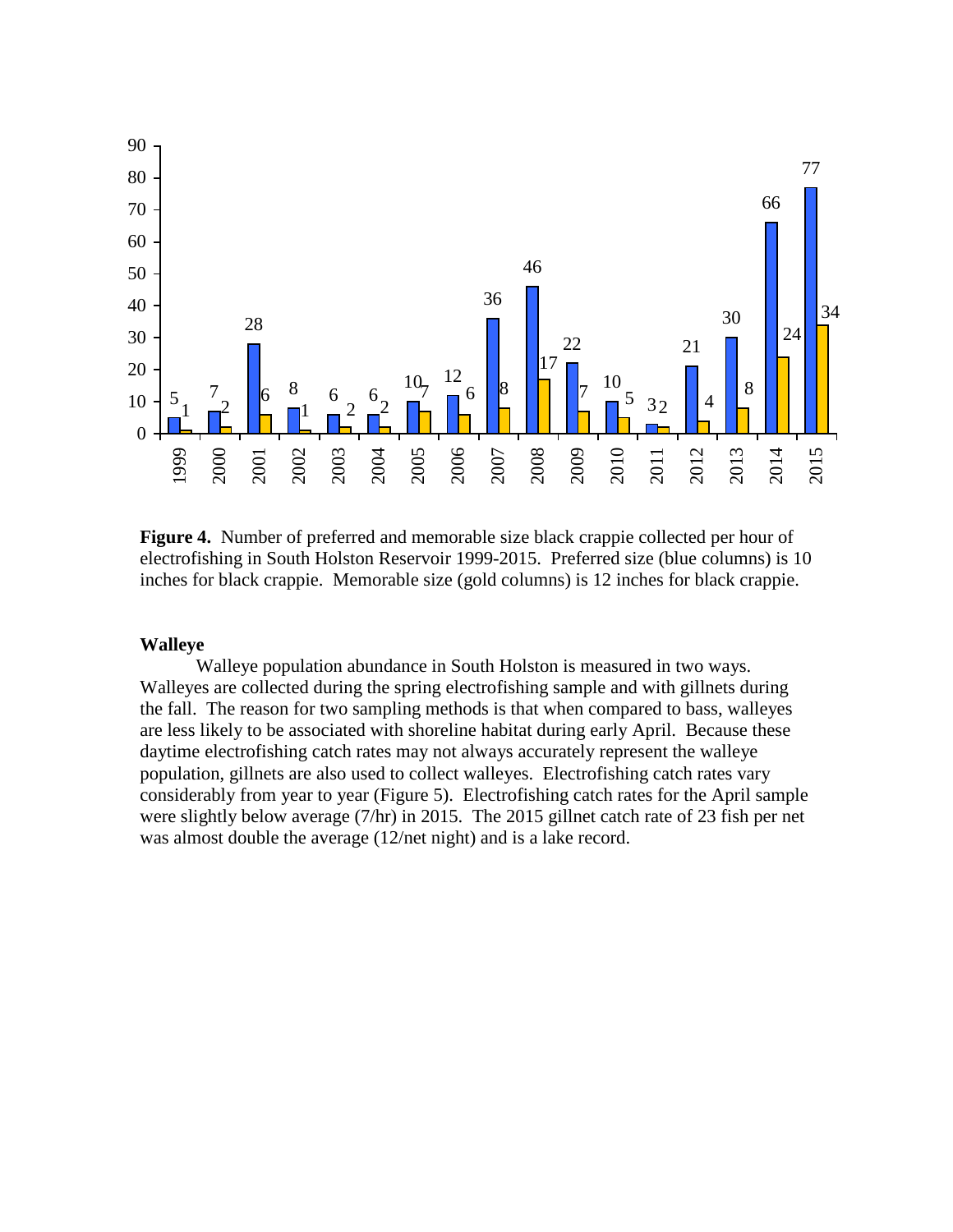

**Figure 5**. Sampling catch rates for walleye in South Holston Reservoir 1999-2015. Blue columns represent spring electrofishing catch rates (fish per hour) and yellow columns represent fall gillnet catch rates (fish per net).

The size structure of the walleye population is good. There are plenty of walleyes longer than the 18-inch minimum length limit. Most of the walleyes collected in fall gillnets were 18 inches or longer.

Growth of stocked walleyes is excellent in South Holston. Most walleyes exceed 10 inches in their first year, measure 15 to 18 inches in their second year, and reach 20 inches by their third year. Walleye growth rates really slow down after age four or five. Male walleyes grow slower than females, and seldom exceed 24 or 25 inches in length. Female walleyes grow faster and may reach lengths of 30 inches or more in South Holston.

Length-at-age data from the fall 2014 gillnet sample shows the range of lengths from ages 1 through 9 (Figure 6). Some of the differences in length at a particular age can be explained by the fact that male walleyes grow slower and have a smaller maximum total length. The differences in growth rates between males and females are most apparent for walleyes over five years old. Female walleyes are four to five inches longer than males of the same age.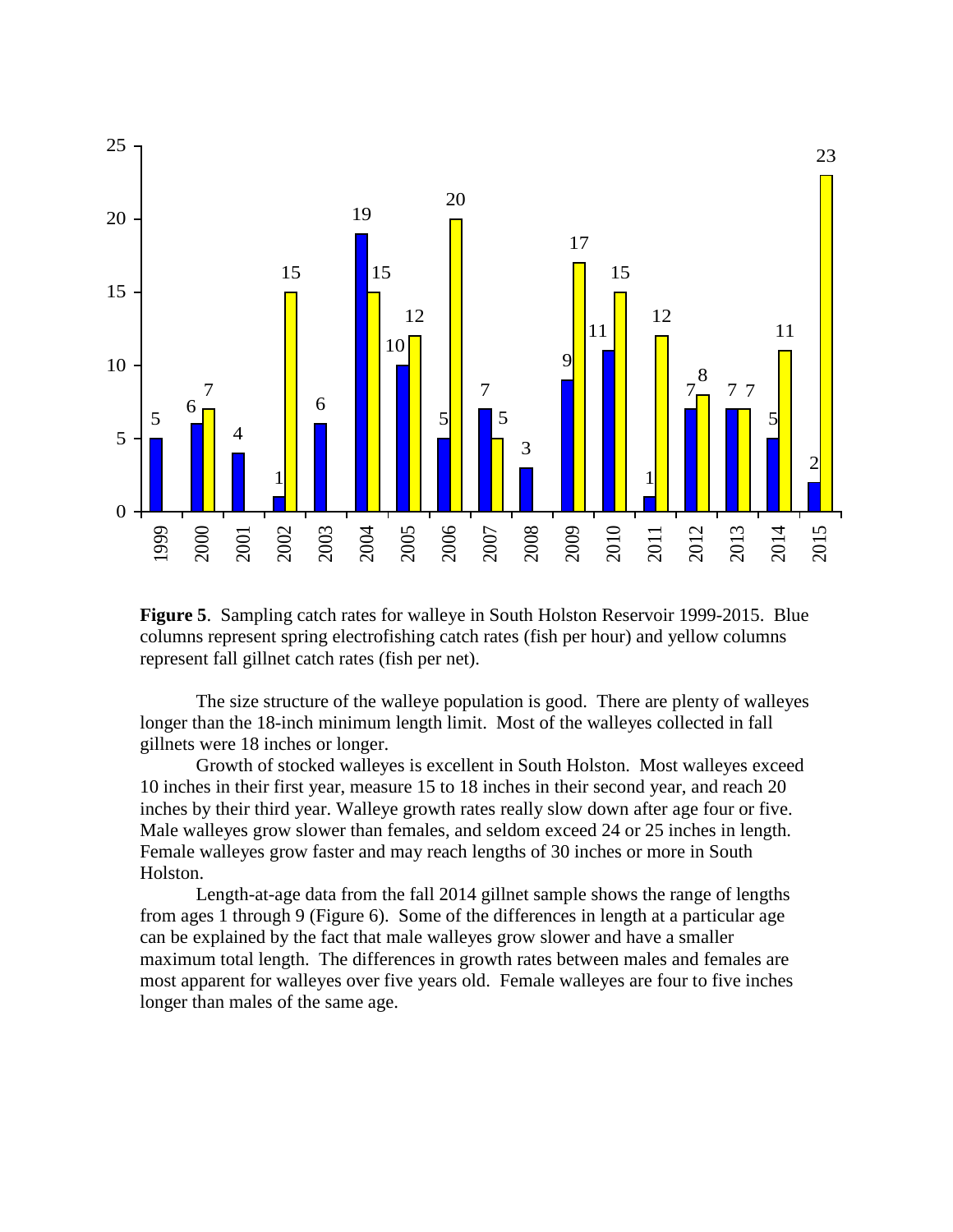

South Holston - WAE 2014

**Figure 6.** A summary of length at age data for walleyes in South Holston Reservoir, based on fall gillnet data from 2014. Each diamond represents an individual walleye. For example, at age 2 some walleyes are only 17 inches long and others are more than 21 inches long.

The walleye population is maintained by annual stocking. Walleye fingerlings are about one inch long at the time of stocking. Walleyes have been actively stocked into South Holston Reservoir since 1986, but stocking rates and frequency greatly increased in 2000 (Table 1).

**Table 1**. Walleye stocking history for South Holston Reservoir 1986-2015. Walleye fingerlings are stocked by the Virginia Department of Game and Inland Fisheries (VDGIF) and the Tennessee Wildlife Resources Agency (TWRA).

| Year | <b>Number Stocked</b> | <b>Stocked by:</b> |
|------|-----------------------|--------------------|
| 1986 | 35,000                | VDGIF              |
| 1987 | 25,457                | <b>VDGIF</b>       |
| 1988 | 52,752                | <b>VDGIF</b>       |
| 1989 | 28,930                | VDGIF              |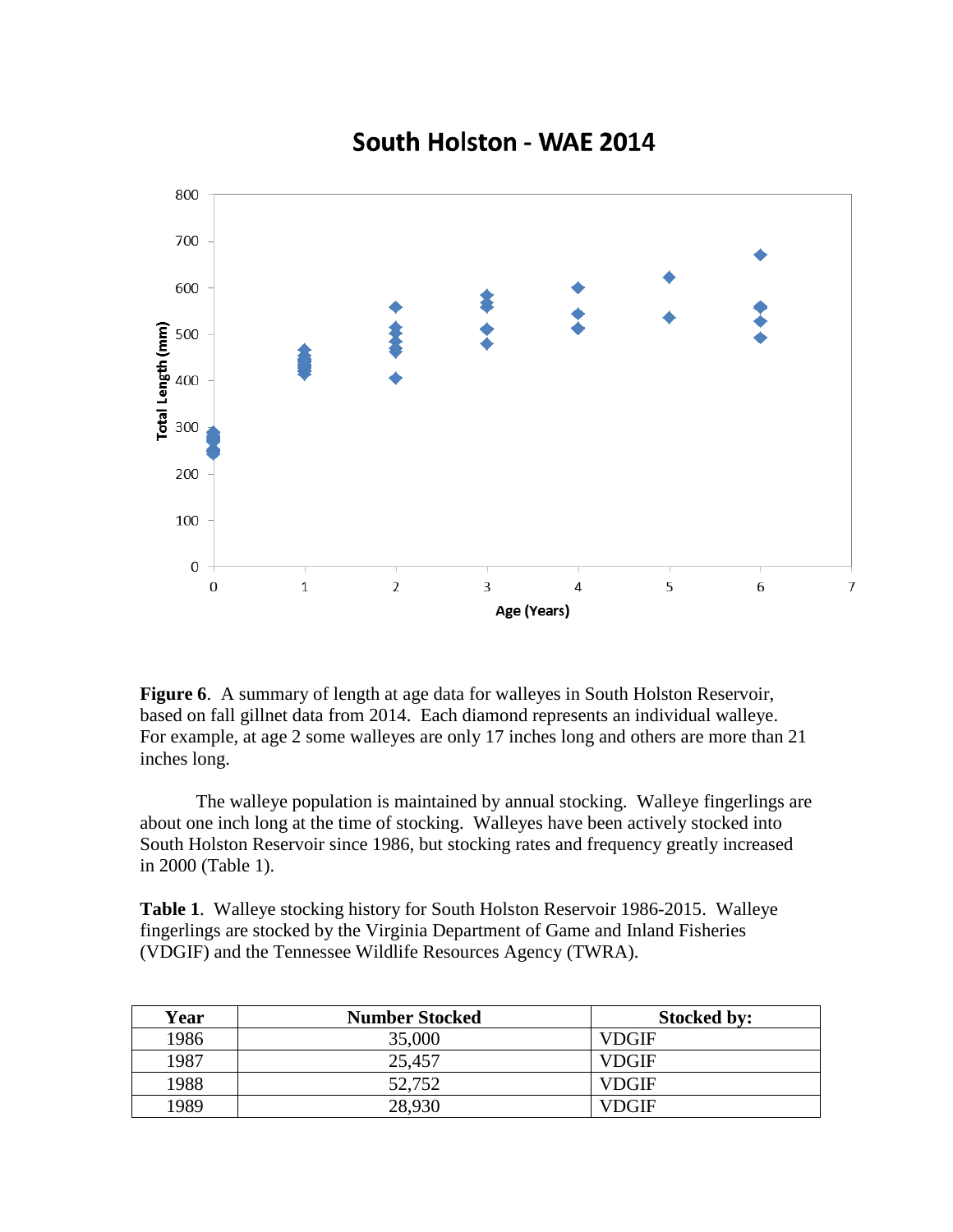| 1990 | 29,656  | <b>VDGIF</b> |
|------|---------|--------------|
| 1991 | 27,300  | <b>VDGIF</b> |
| 1993 | 30,000  | <b>VDGIF</b> |
| 1995 | 31,900  | <b>VDGIF</b> |
| 1997 | 40,400  | <b>VDGIF</b> |
|      | 37,900  | <b>TWRA</b>  |
| 1998 | 39,250  | <b>VDGIF</b> |
| 1999 | 39,508  | <b>TWRA</b>  |
| 2000 | 146,000 | <b>VDGIF</b> |
| 2001 | 149,700 | <b>VDGIF</b> |
| 2002 | 47,533  | <b>VDGIF</b> |
|      | 51,411  | <b>TWRA</b>  |
| 2003 | 179,033 | <b>VDGIF</b> |
|      | 17,047  | <b>TWRA</b>  |
| 2004 | 7,000   | <b>VDGIF</b> |
|      | 46,725  | <b>TWRA</b>  |
| 2005 | 150,000 | <b>VDGIF</b> |
|      | 41,199  | <b>TWRA</b>  |
| 2006 | 180,200 | <b>VDGIF</b> |
|      | 26,640  | <b>TWRA</b>  |
| 2007 | 171,239 | <b>VDGIF</b> |
|      | 38,623  | <b>TWRA</b>  |
| 2008 | 188,514 | <b>VDGIF</b> |
|      | 40,921  | <b>TWRA</b>  |
| 2009 | 190,112 | <b>VDGIF</b> |
|      | 24,920  | <b>TWRA</b>  |
| 2010 | 183,429 | <b>VDGIF</b> |
| 2011 | 192,842 | <b>VDGIF</b> |
| 2012 | 142,688 | <b>VDGIF</b> |
| 2013 | 375,221 | <b>VDGIF</b> |
| 2014 | 183,953 | <b>VDGIF</b> |
| 2015 | 199,134 | <b>VDGIF</b> |

# **White bass**

The white bass population has virtually disappeared in recent years. The last good spring run into the headwaters was in 1998. We had not collected a single white bass in population monitoring since 2001 until 2012 when we collected two. Most of the white bass caught by anglers in recent years were very large adults. There are many theories as to why the white bass are gone. Low spring flows and low lake levels during drought years may have affected the reproductive success of the white bass during the 1990's and early 2000's. Since that time, favorable spawning conditions have existed, but it is possible that the adult population was already reduced to the point that a successful spawn was not possible. White bass do not live as long as some other fish species and can be more easily impacted by missing age classes.

A cooperative effort with TWRA was launched in 2010 to restore the white bass fishery. Biologists and hatchery personnel from both agencies are working together to